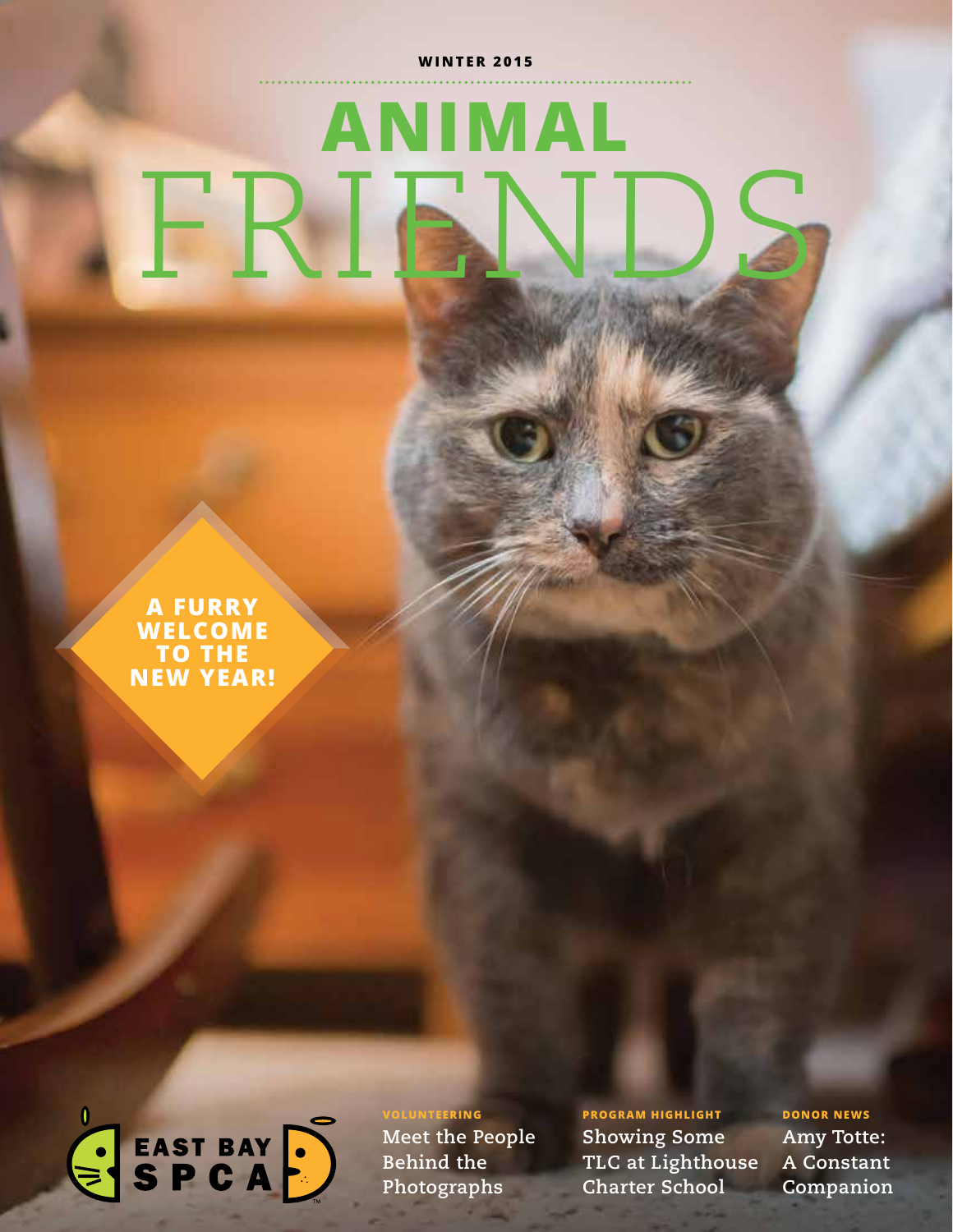

#### **MESSAGE FROM PRESIDENT AND CEO ALLISON LINDQUIST**

#### **LOOKING BACK ON THE PAST YEAR, I'M ENERGIZED BY WHAT WE'VE ACHIEVED,**

thanks to generous supporters like you. It is humbling to work among the talented and dedicated staff, passionate volunteers and generous donors who have made the East Bay SPCA the safety net for animals in our region for more than 140 years. We wrapped up 2014 with substantial numbers of animals saved, served and fostered. Meanwhile, our humane education and humane advocate programs continued to expand, helping people and their pets throughout the region.

ALLISON C. LINDQUIST $^{\mathcal{O}}$ **President and CEO**



Highlights of 2014 include the conclusion of a massive, 16-month, 9-million dollar expansion and renovation of the Oakland campus in April. Then, in September, we received news that the Theodore B. Travers Family Veterinary Clinic had been awarded the highest level of recognition for veterinary practices, American Animal Hospital Association (AAHA) accreditation. This is no small feat. Just one year after opening its doors, the clinic was evaluated on a rigorous review of more than 900 standards covering our patient care, customer service, practice protocols, medical facility and equipment. I'm proud to report that we passed on all accounts! Having AAHA accreditation ranks us among the top 12% of all veterinary clinics in the US and Canada.

If not for the efforts of our amazing veterinarians and staff members, this remarkable achievement could not have been possible.

In the year ahead, with our new, expanded capacity, we are better situated to save more lives. The space was expanded for just that, and it is done. We'll also be launching new services in 2015, such as our first free veterinary outreach clinic for cats, and expanding many others. As we plan for our next 140 years, please know how deeply grateful we are for the support we receive from donors, volunteers and friends.

allison C. Lindquist

#### **BOARD OF DIRECTORS**

**Denise Garner** *Chair* **Lynne Dujmovich Jay Hernandez**

**Matt Materazo**

**Karen Panico**

**Stacey Wells**

**Monica Winghart** 

**MANAGEMENT**

**Allison Lindquist** *President and CEO*

**Barbara Dryg** *Vice President of Finance* **Michele Setter**

*Vice President of Operations* **Grace Reddy**

*Vice President of Development*

**LOCATIONS**

**Oakland Adoption Center and Theodore B. Travers Family Veterinary Clinic**  8323 Baldwin Street Oakland, CA 94621 510.569.1606

**Oakland Spay & Neuter Surgery Center** 410 Hegenberger Road Oakland, CA 94621 510.639.7387

**Dublin Adoption Center and Spay & Neuter Surgery Center** 4651 Gleason Drive Dublin, CA 94568 925.479.9670

**THERE ARE HEROES** of all kinds at the East Bay SPCA: Adopters who give pets the loving forever homes they deserve; foster care volunteers who open their homes and hearts to animals in need; and the hard-working staff who work tirelessly on behalf of the animals.

Amy Totte is a hero too, though you wouldn't know it from her modest demeanor. Yet, the East Bay SPCA relies on Amy and about 392 others like her who insure that cats and dogs at the shelter are well cared for during their stay. They are "Constant Companion" donors who have committed to making monthly gifts. In Amy's case, her employer matches her gift, doubling the support.

Amy became aware of the Constant Companion program a few years back, after she adopted her cat Rambo. She was working 70 to 80 hours per week, and while her income was abundant, free time was not. She wanted to become more involved with the East Bay SPCA, but making a one-time gift left her feeling disconnected and volunteering was not an option. She learned about Constant Companion on the website. "It seemed like a perfect fit," she said. "What impressed me was realizing how

much more the shelter can do when they know that a recurring donation will be coming in every month. It made so much sense that I signed up right away! My current employer is amazing

and matches my gift 100 percent. Every month when I see on my calendar that it's time to fill out the match form, I feel good, knowing that I'm making a real difference."

Amy added, "I do it because we're the only voice the animals have, they count on us."

## **CONSTANT** COMPANION

#### **UNSUNG HERO: DONOR, AMY TOTTE**

#### **OUR MISSION**

**THE EAST BAY SPCA** is committed to the welfare of cats and dogs in the communities we serve. We strive to eliminate animal cruelty, neglect and overpopulation by providing programs and education that support people and companion animals.



"I've always been the type of person who goes out of their way to help others and have always had a special spot in my heart for animals. I've tried doing volunteer work at an animal shelter, but I always found that my job keeps me too busy to commit to a consistent shift. So I do my best to help by making monthly donations."

#### **AMY TOTTE**

*East Bay SPCA Constant Companion Donor*



Graduated from Texas A&M University with a BS in Marine Biology and has spent her entire 20+ year career working with animals. Most recently, Michele was a director of both the wildlife rehabilitation hospital and live animal collections at Lindsay Wildlife Museum.

Michele and her husband Blair live in a purple house in Oakland, where they are proud foster parents to East Bay SPCA dogs and cats needing a little R&R.

**MICHELE SETTER** *Vice President of Operations*

"I am so excited to be part of East Bay SPCA. This is really a dream-job come true. This organization is top notch—the mission, our dedication to the people and pets in our community, the hard work of our staff and volunteers, the generosity of our donors. Thank you for having me on board."





**Did you know that when you become an East Bay SPCA Constant Companion, your monthly donation helps reduce donation administration costs and assure continuous care 24 hours/day, every day of the year?** 

**www.eastbayspca.org/constant**

**STAFF**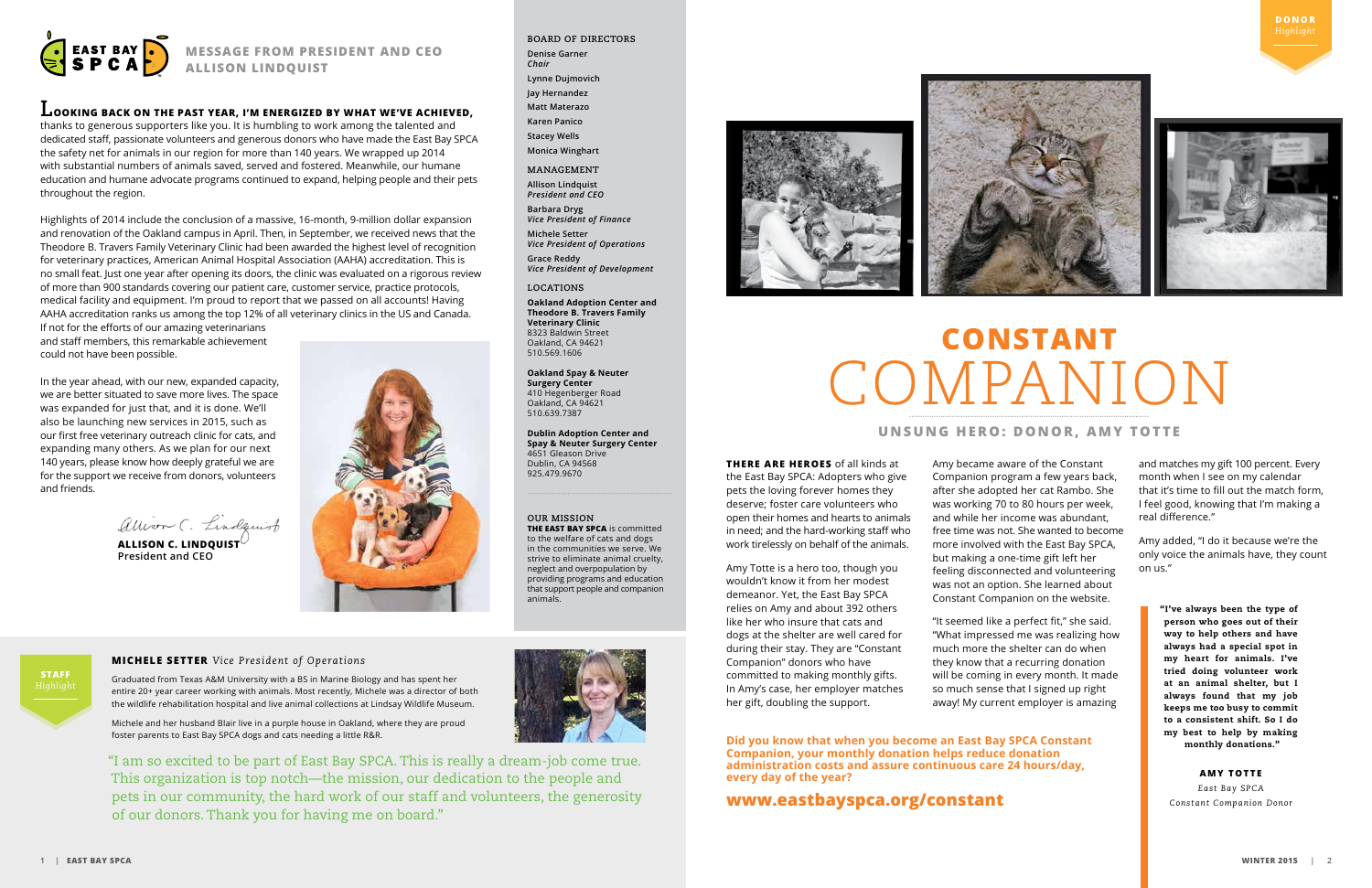Like any other busy day at the Theodore B. Travers Family Veterinary Clinic, a bubbly ball of fluff arrived for her appointment and charmed the staff. But when Dr. Rochelle Morrissey examined the Pomeranian, she found her condition disturbing. The veterinarian noted tapeworms and an unkempt, matted coat infested with fleas. That wasn't why she was there, though. "Lala" had been attacked by a large dog and her eye was ruptured. Trauma to the eye was so severe that Dr. Morrisey scheduled surgery for the following day. The dog's owner was distraught. She loved Lala, but was unprepared for this and needed help.

The East Bay SPCA's Humane Advocate program works with people to find solutions for animals. Acting as a social worker for pets, Humane Advocate Anya Pamplona, met with Lala's owner. They

discussed all of the options available, from financial assistance to surrender. The owner felt she was unable to provide the level of care that Lala needed and made the difficult decision to surrender her.

Lala's surgery was covered by generous donations made to the East Bay SPCA's Second Chance Fund. Her eye was removed and healed marvelously. Not quite ready for adoption, a behavior evaluation had identified some trust issues. So Lala was enrolled in the Teaching Love and Compassion (TLC) program. The program pairs at-risk youth with dogs who need a little TLC.

LaShante Harris saw Lala at the shelter and fell in love. But Lala had a few weeks of training left before she could be adopted, during which LaShante visited every day rain or shine. At graduation, she sat in the second row cheering on "Team Lala."

Happily home forever with LaShante, frequent walks are helping Lala over her fears. With a twinkle in her eye LaShante said, "I can hardly wait to get home from work to see her little face. She makes it known that she misses me too and can hardly contain her excitement when she

sees me.

"I love her to pieces and so do my friends and my family!"



Despite his quirky features, not unlike a character actor whose face is familiar but name unknown, poor Amadeus was always overlooked.

Skin allergies had turned his black coat dull and flaky, and left him with scabby ears and a patchy scar on his nose. Not to mention, at age 6 ½ , he was no kitten.

Jennifer Lucas had been frequenting the East Bay SPCA looking for a friend for her 10-year-old Ocicat, Desi, whose best buddy, partner-in-crime and bunkmate had passed away months earlier.

An initial adoption failed. Desi was stressed out by the younger cat and within weeks his weight dropped, he lost his voice, and no longer purred. Sadly, Jennifer returned the cat.

Then one day, as Jennifer sat on the floor of the shelter's cat habitat, an unassuming charmer named Amadeus claimed her lap.

She asked the attending staff member, "Who's this guy?"

"That's Amadeus."

"Was he here yesterday? Why didn't I notice him?"

"She responded, "Yes. He was here yesterday. He's been here for six months."

Hearing Amadeus had been in the shelter for six months broke Jennifer's heart. As Amadeus rubbed his head on her chest, she also noticed there was no fur on the back of his ears. A skin allergy had caused him to itch himself raw in places. She learned that the companion he was surrendered with had been adopted months ago and sensed his loneliness.

Jennifer adopted Amadeus on the spot, renamed him "Jack," and prayed that he and Desi would get along.

Slowly, Jack and Desi grew to be the kindred spirits that she'd hoped for. The fur on his ears grew back and his coat now glistens.

Jennifer feels that taking time to find the right fit for Desi was the key to their success.

"Adopting Jack has taught us patience. He continues to reveal himself and become more settled, trusting and calm. I cannot tell you how much I love this very special boy!"

Lala's fate turned the day she was attacked, for the better, thanks to the many programs and people at the East Bay SPCA who stepped in to ensure her a brighter future.

#### **KINDRED** SPIRITS

Amadeus was a quiet soul who preferred his cardboard box hideout to the limelight.

### MYTH/**BUSTED!**

**THE MYTH:** 

**BLACK DOGS AND CATS ARE LESS LIKELY TO BE ADOPTED.** 

#### **THE FACTS: A 2013 STUDY SHOWED**



**Black dogs are**

**MORE LIKELY TO BE 10% ADOPTED**

**than those of the next most popular color, brown.**



#### **Black cats are**

**MORE LIKELY TO BE 11% ADOPTED** 

**than those of the next most popular color, grey.**

#### **WHY?**

**BLACK IS A DOMINANT COAT COLOR IN DOGS AND CATS. THERE ARE SIMPLY MORE BLACK DOGS AND CATS IN THE GENERAL POPULATION.** 

#### A WIN FOR **TEAM LALA**

## **SECOND** CHANCES

#### **TWO STORIES OF FINDING HOME SWEET HOME**

The average stay for animals at the East Bay SPCA is 24 days. Less than one month from intake to adoption. And while they all stay until they find a home, some are passed by again and again. With cats, it can be because they're mature in age or shy. Others are viewed as imperfect, or merely plain.



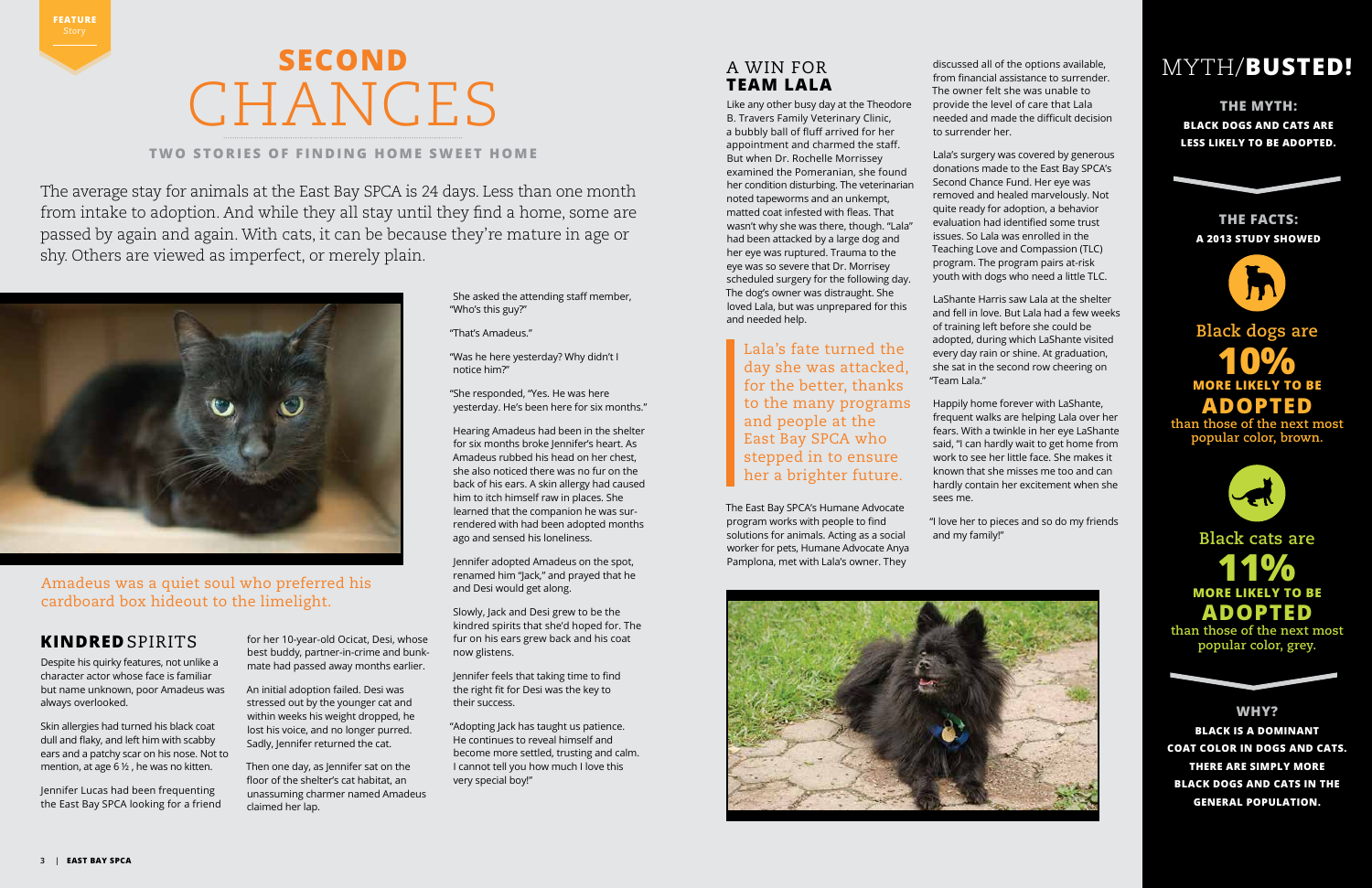"When (people) come in and specifically request a pet based on my pictures, that is my payment."

**HEIDI EDER** heads up the volunteer photography team, spending 10-20 hours per week in Oakland and Dublin photographing dogs and cats. "The job" requires many more hours at home handcrafting squeaky toys, colorful collars, tags and neckties, themed sets and drapes that make her work so recognizable. And like most jobs, there are tedious tasks too, checking intake lists and keeping track of animals who've been overlooked by adopters, making sure each one has a set of photos that scream, "I'm the one!"







#### **BRIAN MCCREA**

"A day without puppies is pretty much wasted. I started volunteering in 2009 but have a long history with the East Bay SPCA. My daughter adopted all of her pets from here: Stitch, Patch and White Toe, a kitty with two perfect white mittens."

#### **LESLIE BIALIK**

"I'm passionate about photography and animals, so my role as dog-handler and co-photographer with Brian is perfect for me. I absolutely love spending quality time with the dogs."

#### **JULIA ORMOND**

"I've been volunteering as an animal photographer for about four years now. My favorite thing about my volunteer position is capturing the individual personalities of each cat I photograph, and helping each of them to find a loving home!"

#### **STEPHEN WOO**

**Videographer**

"I like to contribute to helping adoptable animals find forever homes!"





#### **The number of photos Heidi Eder has shot since she began in 2011.**

*That's 2,151 cats and 1,187 dogs if you're keeping count.* 



## PET PICS SAVE LIVES

Professional-looking portraits give animals a significantly higher chance of being adopted. The East Bay SPCA gives a paws up to its team of dedicated photographers, videographers and artists.



**ON A RAINY NIGHT IN NOVEMBER,** seven dogs and thirteen seventh and eighth graders from Lighthouse Community Charter School shared the stage with Mayor Jean Quan who proudly declared November 20, 2014, Teaching Love and Compassion (TLC) Day in Oakland. TLC concluded its fifth year at the East Bay SPCA, an innovative violence-prevention program that matches at-risk youth with canine trainees from

- 
- the adoption center. The dogs are matched up with the kids who work with them every day after school. Using positive reinforcement clicker training, they teach their dog basic obedience skills such as sit, touch, down and dance; and even do some agility exercises. The training helps enrich the dogs so they become more adoptable. In turn, the kids learn how to use positive reinforcement as a tool for conflict resolution.
- "What's fascinating is watching the kids develop relationships with the dogs. In return, the dogs bond with the kids," said Justin Kurup, Humane Educator. "It's simple and life-affirming for kids who may have struggled all their lives to form bonds. I've noticed how they grow more patient and tolerant with every interaction."

### **LIFE-AFFIRMING** LEARNING **TEACHING LOVE AND COMPASSION (TLC)**

*After Noah, I'm Ismael:*

I *for Integrity* S *for Smiling* M *for Modest* A *for Appreciative* E *for Exciting* L *for Learning,* 

*and finally*

T *for Teaching* L *for Love and* C *for Compassion.*

*Noah:* N *is for Nice.*  O *is for Outstanding.*  A *is for Amazingly Awesome.*  H *is for Humble.* 

*Before Noah, I was Ismael:*

I *for Ignorant* S *for Salty* M *for Monster* A *for Anger* E *for Evil* L *for Lost*

"TLC means fun, caring, love and responsibility but most importantly it means safety in the community between dogs and people."

 **JOHNSY,** *TLC Graduate*



#### **TLC IS ABOUT TRANSFORMATION.**

In one exercise the students were asked to write their dog a poem. Ismael captured the spirit of transformation in his.